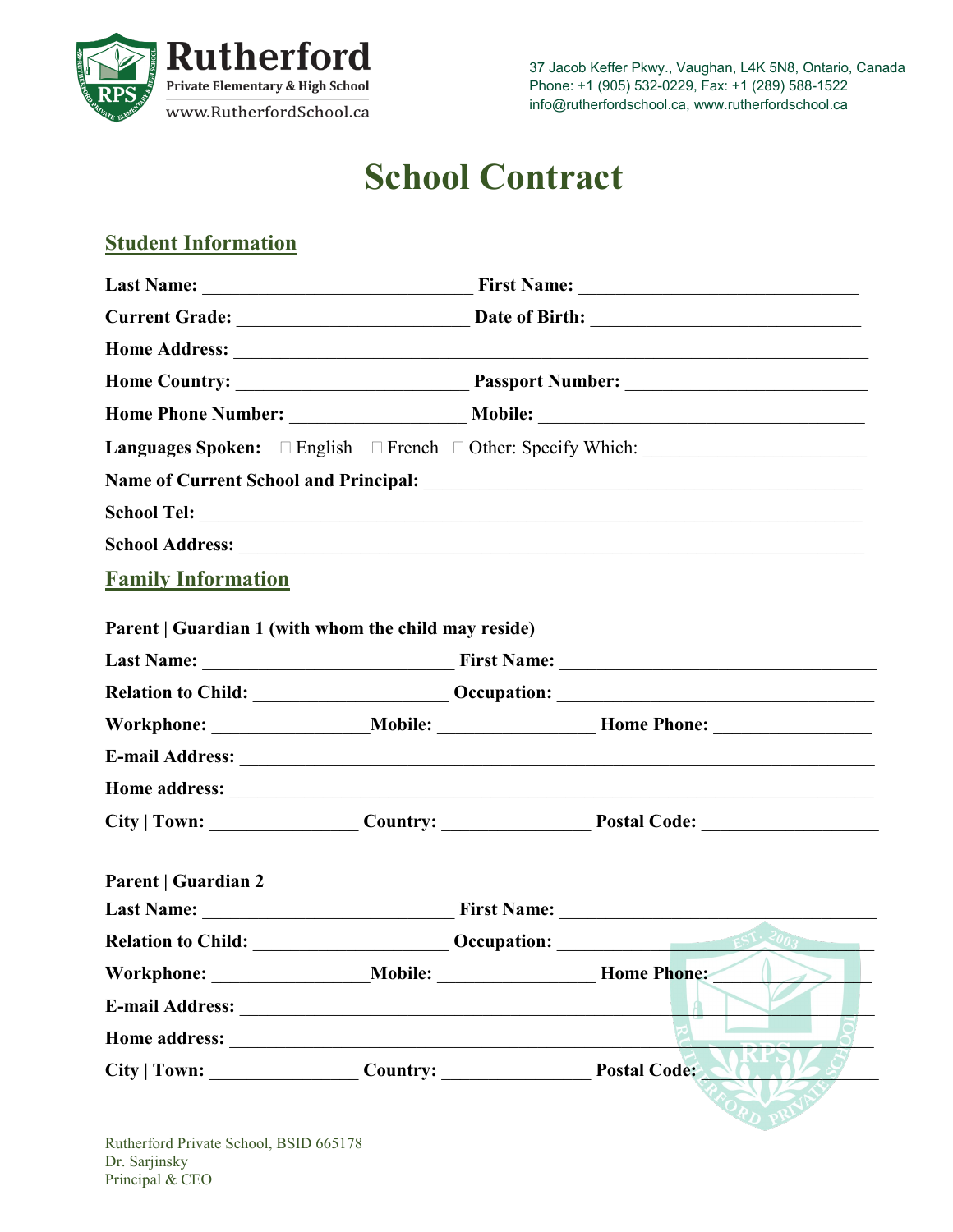

## **Emergency Contact Information**

|                           | Please provide the names and contact information of persons that may be contacted in case of an                                                                                                            |  |              |  |
|---------------------------|------------------------------------------------------------------------------------------------------------------------------------------------------------------------------------------------------------|--|--------------|--|
| emergency.                |                                                                                                                                                                                                            |  |              |  |
|                           |                                                                                                                                                                                                            |  |              |  |
|                           |                                                                                                                                                                                                            |  |              |  |
|                           |                                                                                                                                                                                                            |  |              |  |
|                           |                                                                                                                                                                                                            |  |              |  |
|                           |                                                                                                                                                                                                            |  |              |  |
|                           |                                                                                                                                                                                                            |  |              |  |
| <b>Health Information</b> |                                                                                                                                                                                                            |  |              |  |
|                           |                                                                                                                                                                                                            |  |              |  |
|                           |                                                                                                                                                                                                            |  |              |  |
|                           | ,我们也不能在这里的时候,我们也不能在这里的时候,我们也不能会在这里的时候,我们也不能会在这里的时候,我们也不能会在这里的时候,我们也不能会在这里的时候,我们也<br><u> 1989 - Johann Stoff, deutscher Stoffen und der Stoffen und der Stoffen und der Stoffen und der Stoffen und der</u> |  |              |  |
|                           | <u> 1989 - An Dùbhlachd ann an Dùbhlachd ann an Dùbhlachd ann an Dùbhlachd ann an Dùbhlachd ann an Dùbhlachd ann a</u><br>Please indicate any social, emotional or medical conditions of student:          |  |              |  |
|                           |                                                                                                                                                                                                            |  |              |  |
|                           | Is student being administered medication on a regular basis? Yes $\Box$<br>If yes, please provide details:                                                                                                 |  | No $\square$ |  |
|                           |                                                                                                                                                                                                            |  |              |  |
|                           |                                                                                                                                                                                                            |  |              |  |
|                           |                                                                                                                                                                                                            |  |              |  |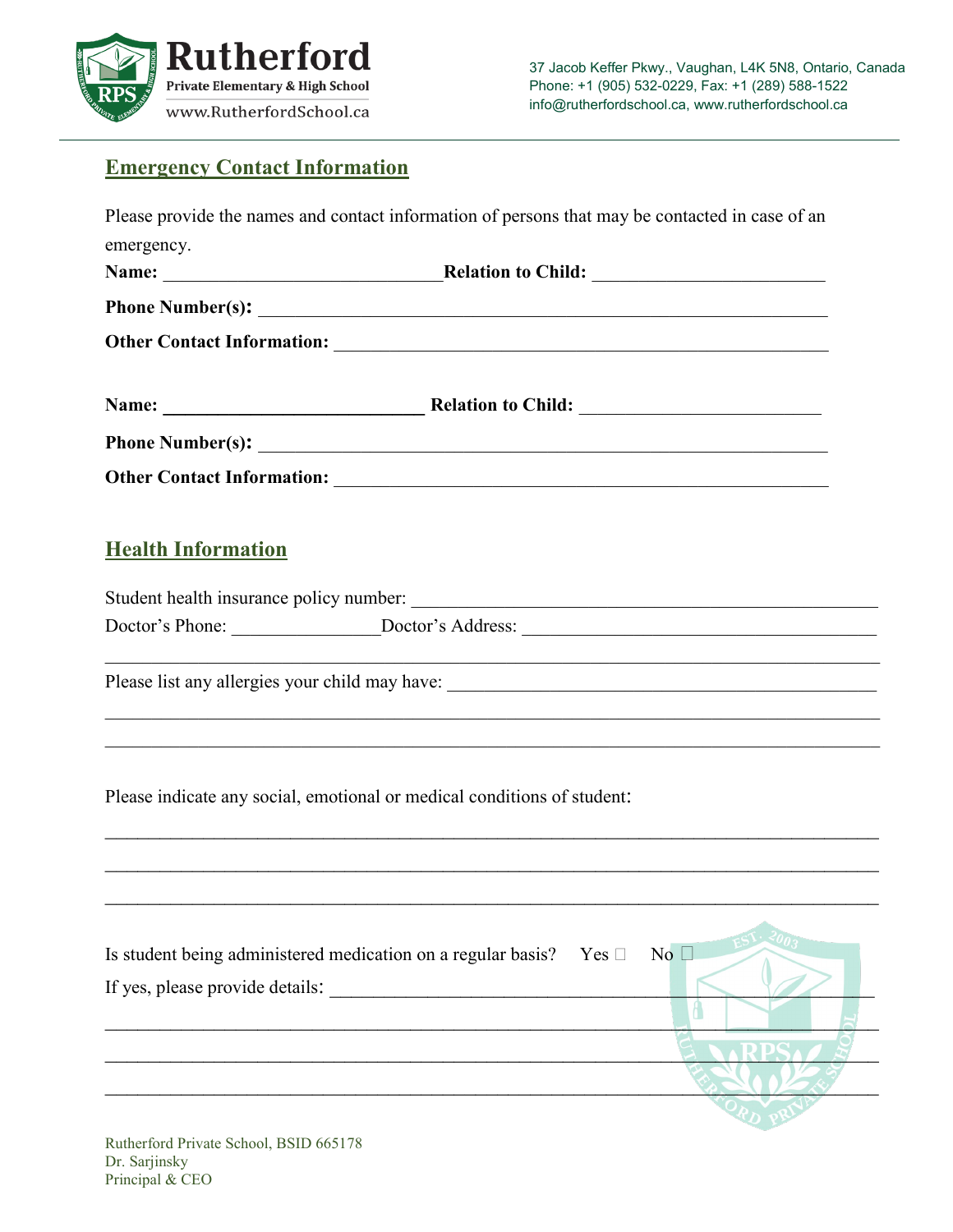

37 Jacob Keffer Pkwy., Vaughan, L4K 5N8, Ontario, Canada Phone: +1 (905) 532-0229, Fax: +1 (289) 588-1522 info@rutherfordschool.ca, www.rutherfordschool.ca

| Does your child have any physical limitations that would prevent participation in sports and other |  |
|----------------------------------------------------------------------------------------------------|--|
| related physical activities? Yes $\square$<br>$N_0$                                                |  |
| If yes, please provide details:                                                                    |  |

 $\mathcal{L}_\text{max}$  , and the contract of the contract of the contract of the contract of the contract of the contract of the contract of the contract of the contract of the contract of the contract of the contract of the contr

 $\mathcal{L}_\text{max}$  , and the contract of the contract of the contract of the contract of the contract of the contract of the contract of the contract of the contract of the contract of the contract of the contract of the contr

 $\mathcal{L}_\text{max}$  , and the contract of the contract of the contract of the contract of the contract of the contract of the contract of the contract of the contract of the contract of the contract of the contract of the contr

\_\_\_\_\_\_\_\_\_\_\_\_\_\_\_\_\_\_\_\_\_\_\_\_\_\_\_\_\_\_\_\_\_\_\_\_\_\_\_\_\_\_\_\_\_\_\_\_\_\_\_\_\_\_\_\_\_\_\_\_\_\_\_\_\_\_\_\_\_\_\_

 $\mathcal{L}_\text{max}$  , and the contract of the contract of the contract of the contract of the contract of the contract of the contract of the contract of the contract of the contract of the contract of the contract of the contr

 $\mathcal{L}_\text{max}$  , and the contract of the contract of the contract of the contract of the contract of the contract of the contract of the contract of the contract of the contract of the contract of the contract of the contr

 $\mathcal{L}_\text{max}$  , and the contract of the contract of the contract of the contract of the contract of the contract of the contract of the contract of the contract of the contract of the contract of the contract of the contr

Please provide any other health information that may be helpful to us:

**Name of Student:** \_\_\_\_\_\_\_\_\_\_\_\_\_\_\_\_\_\_\_\_\_\_\_\_\_\_\_ **Parent Signature:** \_\_\_\_\_\_\_\_\_\_\_\_\_\_\_\_\_\_\_\_\_\_\_\_

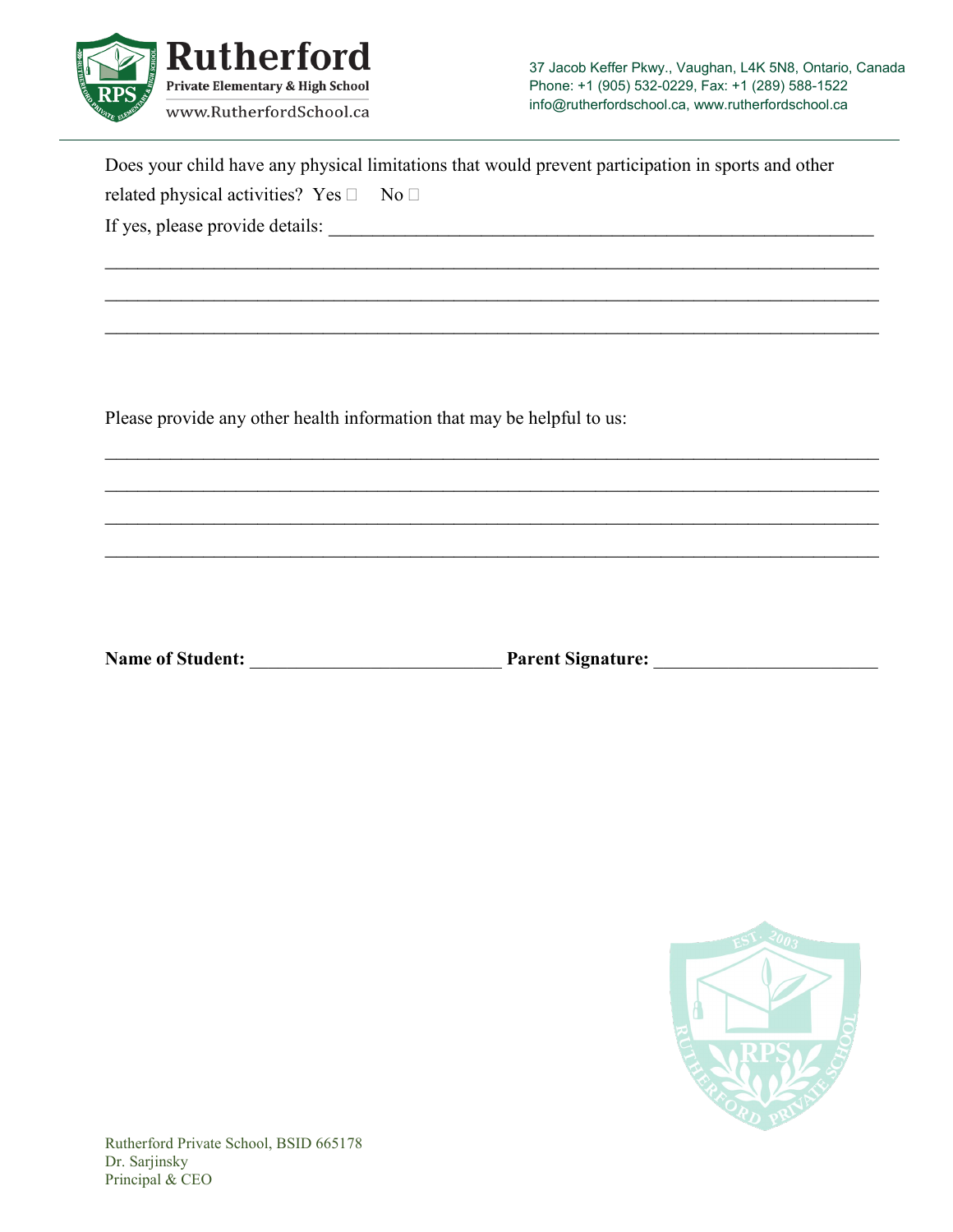

## **CONSENT OF PARENT(S) | GUARDIAN(S)**

I/We understand and agree that, in the event of a medical emergency, a medical practitioner and/or teacher, Principal or other Eligor employee can authorize emergency medical care for the above-named student.

I/We authorize the School to provide the above-named student with routine first-aid, including parental/guardian authorized medication and, in the event of an emergency, to provide, administer, obtain and/or authorize the necessary medical treatment until such time as I/we can be reached to authorize such further care. It is understood that in the event of a serious medical problem or emergency, every effort will be made to contact the parent(s)/guardian(s). It is understood that this consent shall remain in effect for the current school year.

I/We also agree to indemnify the School, its Director, Officers, Agents and Employees from any and all claims for damages arising from any illness, injury, or otherwise related actions to my child as a result of any accident, illness, injury or for any other reason arising from participation in any school activities.

I/We hereby acknowledge that the School is not free of allergens. I/We understand that my child may inadvertently come into contact with a substance he/she may be allergic to and that such contact may cause an allergic reaction. I understand that there are certain risks of allergen contact that are inherent in a school setting.

## **Permission to Go on Outings and Be Transported by Shuttle Service**

I/We have adequate medical coverage and insurance; therefore, I/we give permission for the abovenamed student to be picked up from school by the student shuttle service and to participate in and travel in vehicles to and from all out-of-school events during the school year.

#### **Photographic Waiver**

I/We authorize the above-named student's photographic or video graphic image to be used for school and advertising purposes.

#### **Damage to Property**

I/We understand and agree to provide compensation to the School for any damage to the School's property that was inflicted by the above-named student. I/We understand that compensation may go up to and include the full cost of the item damaged. It is understood that repeated damage to property may result in a student's suspension or expulsion from the School. In the event of a suspension no refunds will apply, while in the case of an expulsion I/we will be charged the regular school fees for two subsequent weeks and no refunds of fees paid up to this point will apply.

Name of Student: **Name** of Student: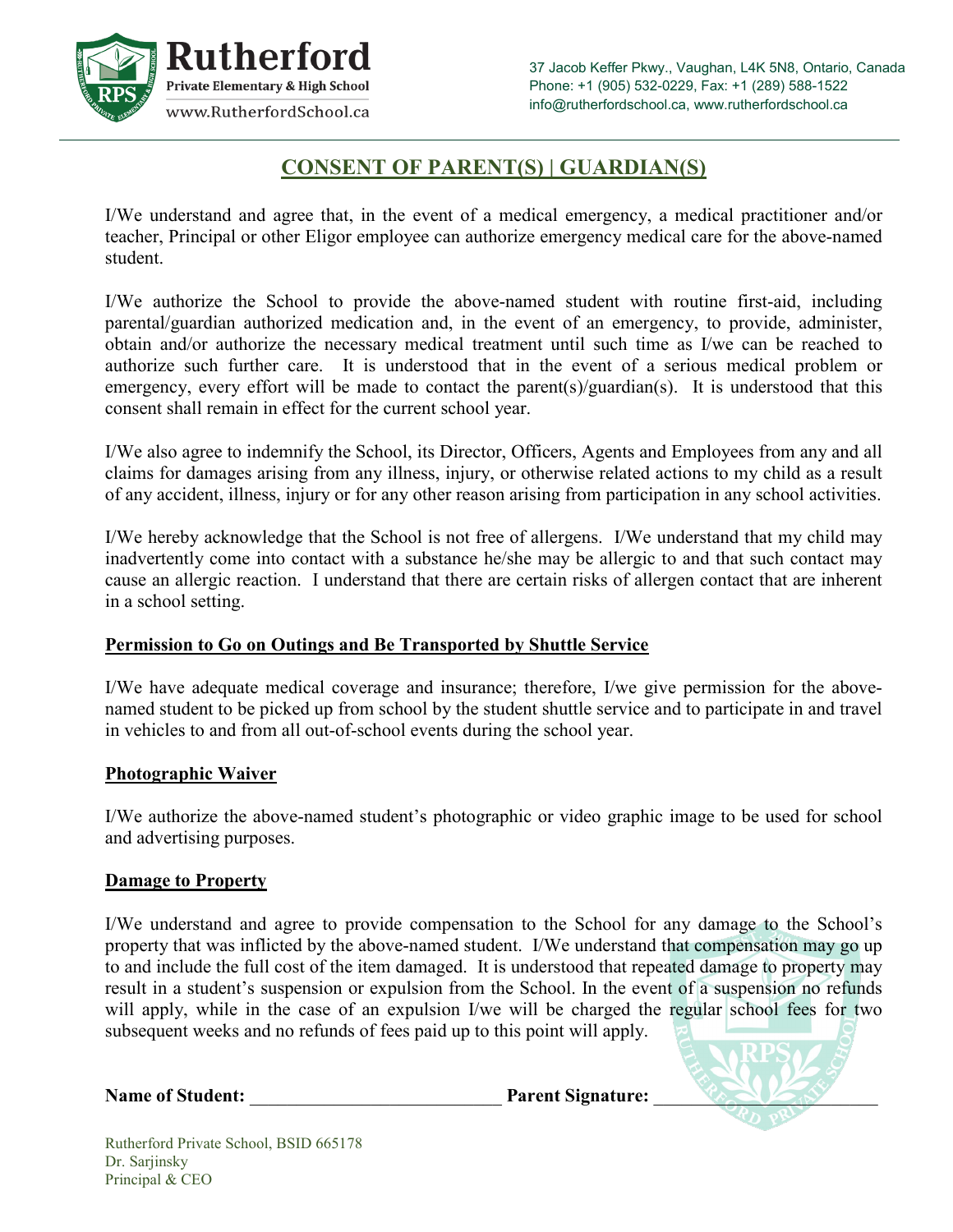

## **Injury to Others**

I/We understand and agree that if the above-named student inflicts injury on another student or staff member, he/she will face suspension or expulsion from the School. In the event of a suspension no refunds will apply, while in the case of an expulsion I/we will be charged the regular school fees for two subsequent weeks, and no refunds of fees paid up to this point will apply.

#### **Verbal Abuse**

We understand and agree that if the above-named student displays severe disrespect in the form of verbal abuse, including coarse language or injurious and discriminatory comments, he/she will face suspension or expulsion. I/We understand that in the event of a suspension no refunds apply, while in the case of an expulsion I/we will be charged the regular school fees for two subsequent weeks, and no refunds of fees paid up to this point will apply.

| Name of the Program or List of the courses and Schedule: |                                                                                  |
|----------------------------------------------------------|----------------------------------------------------------------------------------|
|                                                          |                                                                                  |
|                                                          |                                                                                  |
|                                                          | ,我们也不能在这里,我们也不能会在这里,我们也不能会在这里,我们也不能会在这里,我们也不能会不能会不能会不能会。""我们,我们也不能会不能会不能会不能会不能会不 |
|                                                          |                                                                                  |
|                                                          |                                                                                  |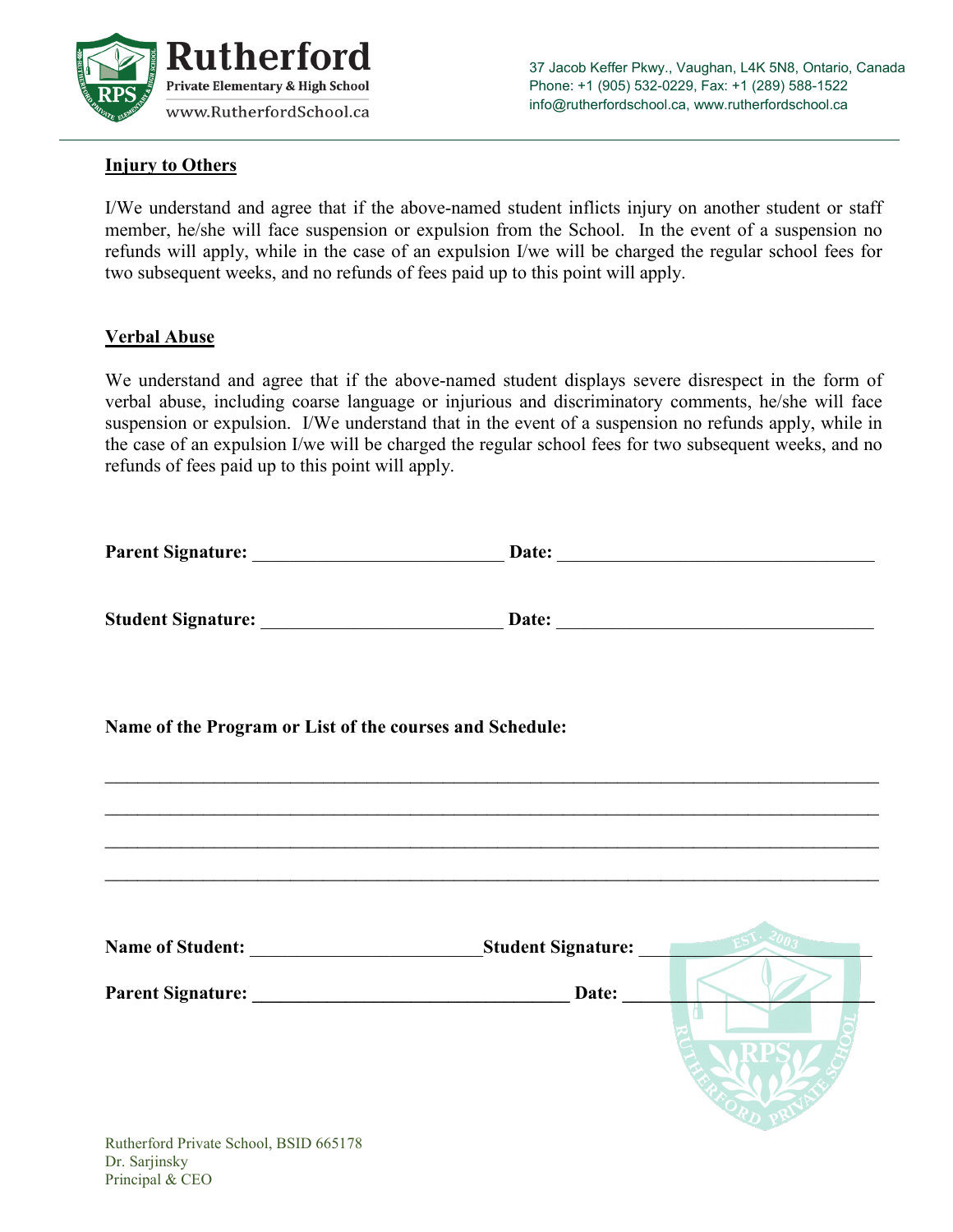

## **PAYMENT AND REFUND**

To be register with Rutherford Private School and receive the letter of acceptance, tuition fee must to be paid in full according to the invoice.

In case of the student permit and visa to Canada, will be rejected The Rutherford Private School will keep right to review visa required documents and resubmit them one more time after international student will compile all requirements.

If visa for international student will be rejected second time The Rutherford School will refund student in full amount except of \$500 administration fee and additional expense such as bank money transfer expense, postal expense, and other legal expense. All expenses' documents will be provided.

The Rutherford School will refund half price of tuition fee if student will decide withdrawals from program indicated in acceptance letter by any reason before first day of study after getting Canadian Student Visa.

**NOTE:** THERE ARE NO REFUNDS FOR WITHDRAWALS AFTER FIRST WEEK OF ATTENDING SCHOOL, HOLIDAYS, SICK DAYS, OR DAYS MISSED FOR ANY REASON, THROUGHOUT THE SCHOOL YEAR. **Disregarding School rules can result in a penalty, suspension or expulsion at the discretion of the school principal without any financial compensation.**

Withdrawal from the school program automatically leads to cancellation letter of acceptance provided by Rutherford school and all additional documents and benefits. Such as custodianship declaration letter, fitness membership, city transportation pass. All books must to be return to school. Student will not allow staying in school residence or any other accommodation provided by school. Additional charge will be apply to compensate expense due withdrawal.

Resignation letter must to be submitted to **[info@rutherfodschool.ca](mailto:info@rutherfodschool.ca)** Canadian immigration service's immediately will inform of student withdrawal.

Indicate Amount of payment **as indicated in Invoice, part of contract.**

Please provide wire transfer to beneficiary account number provide in invoice. Your payment fully indicate you are agree with all terms and conditions.

**I have read and understood the terms of contract, the methods of payment, and the policies of the school as outlined in the ELIGOR Corp. and I hereby agree to all the terms and conditions stated therein.**

| <b>Name of Student:</b> | <b>Parent Signature:</b> |  |
|-------------------------|--------------------------|--|
|-------------------------|--------------------------|--|

Rutherford Private School, BSID 665178 Dr. Sarjinsky Principal & CEO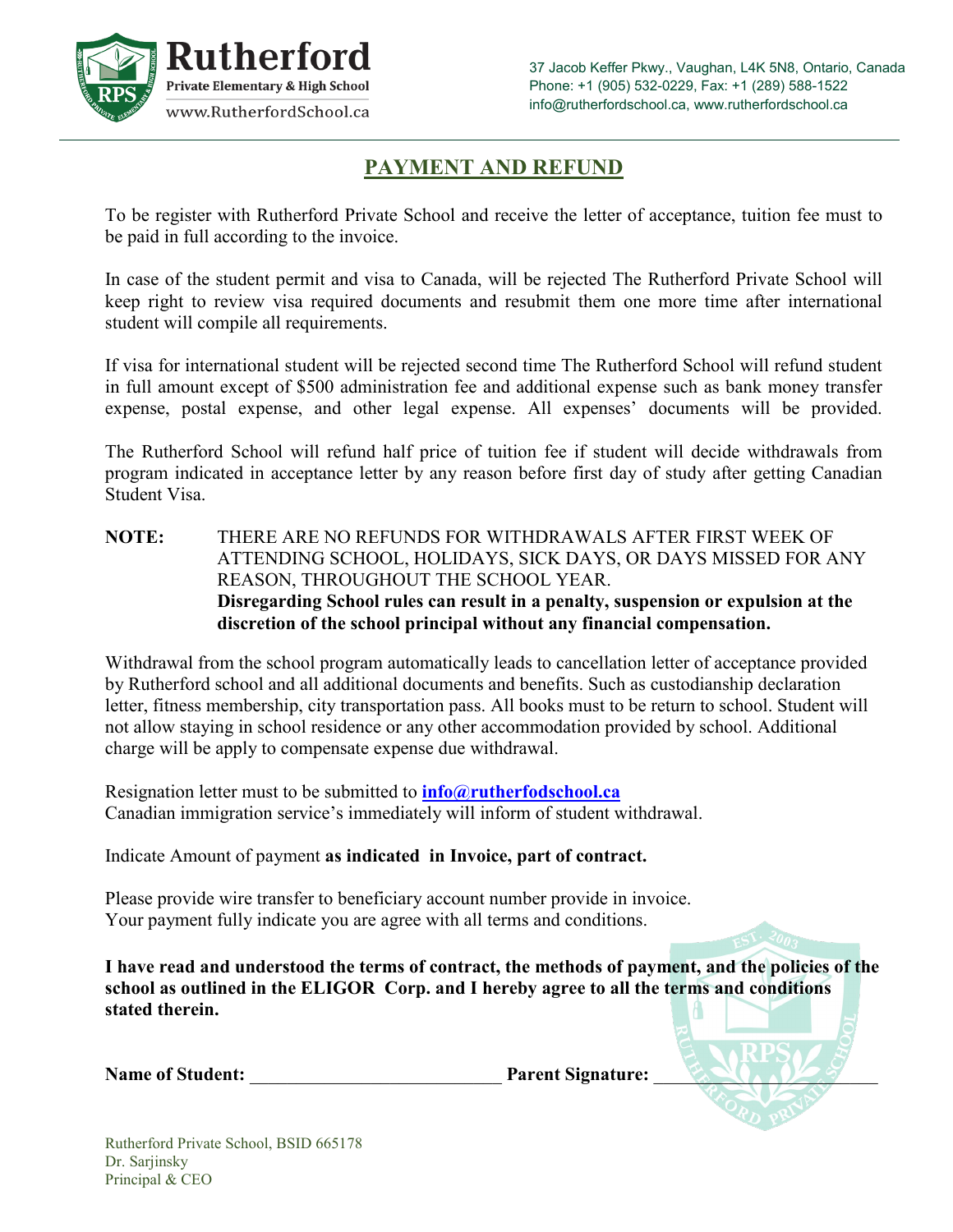

# **POLICY REGARDING THE USE OF SCHOOL COMPUTERS AND THE INTERNET AND PRIVATE ELECTRONIC GADGETS**

Rutherford Private School has strived to offer its students access to technological systems and equipment. The following is a policy to increase awareness and effective use of these systems and equipment within the school. This type of document is becoming standard in most schools with computers and the Internet. By signing this form, users are agreeing to follow the responsible, legal and ethical guidelines of proper usage of the equipment and resources offered by the school.

#### **Unacceptable Use**

Unacceptable use includes, but is not limited, by the following:

- Vandalizing computer hardware, software, or data of other users
- Gaining unauthorized access to computer systems
- Using accounts of other users
- Downloading information onto school computers without approval from the teacher
- Subscribing to e-mail lists using division accounts
- Accessing controversial material which is inappropriate or offensive
- Transmitting copyrighted, obscene or illegal material
- Threatening anyone or committing illegal acts
- Using school computers and the Internet for commercial purposes
- Using school Wi-Fi for none educational purpose
- Using cell phone during class time strongly prohibited
- Using electronic gadgets during class time except of calculators or other devices allowed by teacher are strongly prohibited

"**NETIQUETTE":** You are expected to abide by the generally accepted rules of network etiquette (called "netiquette""), which include, but are not limited to, the following:

- I will be polite, and I will not swear or use inappropriate language.
- I will not reveal personal information, such as addresses phone numbers, or passwords of anyone.
- I understand that electronic mail is not private and can be read by system operators.
- I understand that all information available on the network is the private property of others.

**Disregarding these rules can result in a penalty, suspension or expulsion at the discretion of the school principal without any financial compensation.**  $\mathsf{A}$ 

**Name of Student:** \_\_\_\_\_\_\_\_\_\_\_\_\_\_\_\_\_\_\_\_\_\_\_\_\_**Student Signature:** \_\_\_\_\_\_\_\_\_\_\_\_\_\_\_\_\_\_\_\_\_

**Parent Signature: \_\_\_\_\_\_\_\_\_\_\_\_\_\_\_\_\_\_\_\_\_\_\_\_ Date: \_\_\_\_\_\_\_\_\_\_\_\_\_\_\_\_\_\_\_\_\_\_\_\_\_\_\_\_\_\_\_\_\_**

Rutherford Private School, BSID 665178 Dr. Sarjinsky Principal & CEO